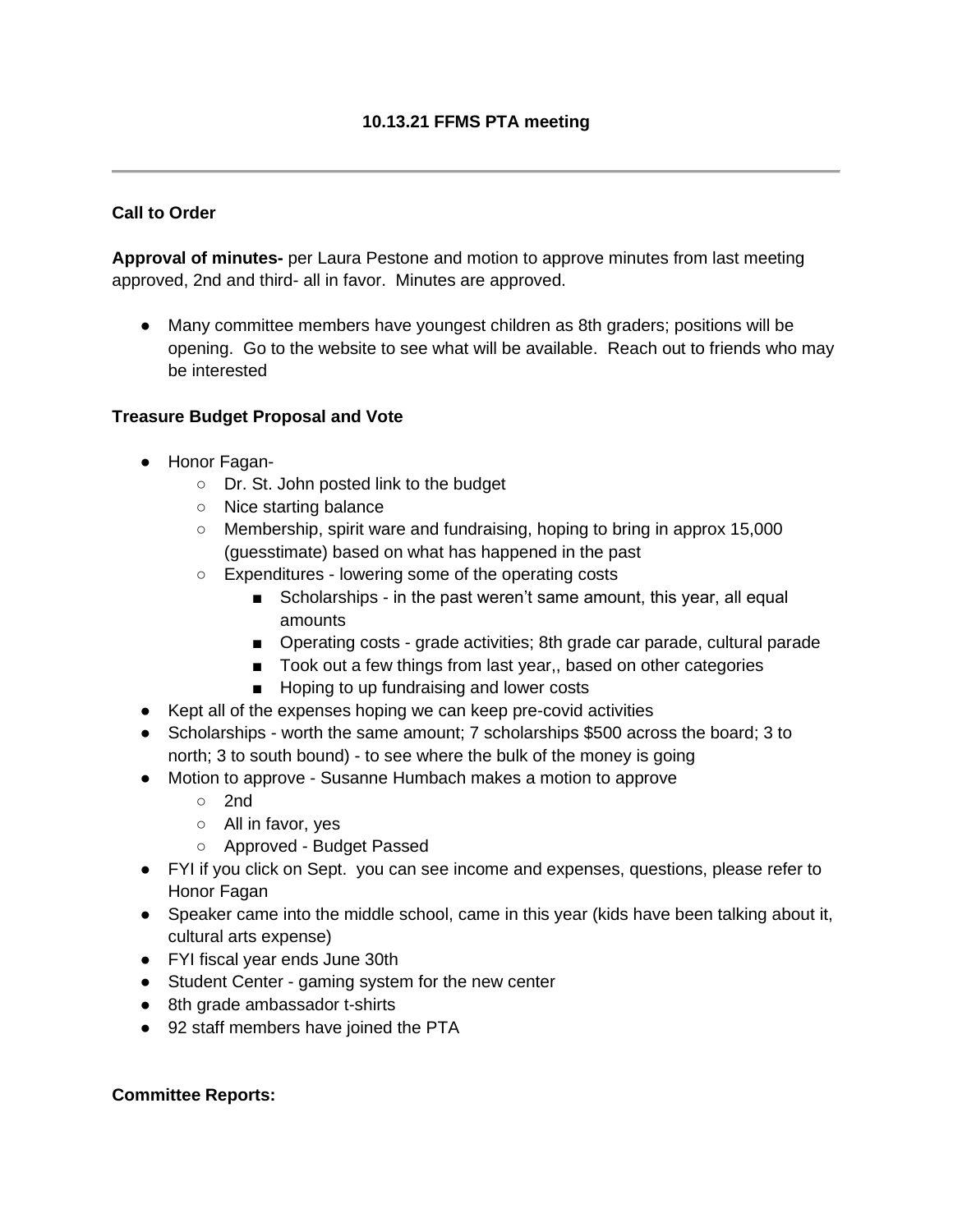- Membership
	- Almost 100 staff members joined, which shows great commitment
	- This year, FFMS won the Early Bird membership Award from the NY State PTA association based on the membership signed up before October (HOORAY!) get a patch, put on our letterhead.
	- Anyone who joins by Oct. 31st, 2021, entered into a Raffle for FFSM spiritwear bag, as of this morning, 284 members. This number is going up (still need to input, will be 300+. Target was 372 based on last year's number).
- Fundraising
	- Great American Cookies Fundraiser -
		- Last day, this Friday
		- Good turn out with sales so far
	- Noricina's in NC, \$138 (first fundraiser of the fall)
	- Next: Carousel Cakes for Thanksgiving
		- Should come out next week
	- More ideas coming soon
- Council
	- PTA council is made up of all of the PTAs in the Clarkstown school districts.
	- Met with Acting Superintendent Sobel
		- Waiting to hear what we are allowed to do; support given
			- Handouts by the school
		- Consistency important events we are doing
			- Outdoors
			- No large gathering
			- Smaller field trips are happening
			- Elementary may be doing things at Festa
				- Reminder ⅓ capacity
		- Ed Panel
			- Disbanded; revamping
		- Need to send S. Wald website link and that the Officers are updated
		- PTA council Scholarship
			- Readers from every unit
				- Two readers from FESTA (one North Bound; one South
					- Bound)
		- Reflections deadline:
			- Dec. 4th Midnight for judging
- Spirit Wear
	- Taken off this year
	- Two stores
		- \$1666
		- Missed deadline \$443
		- Over \$2100 total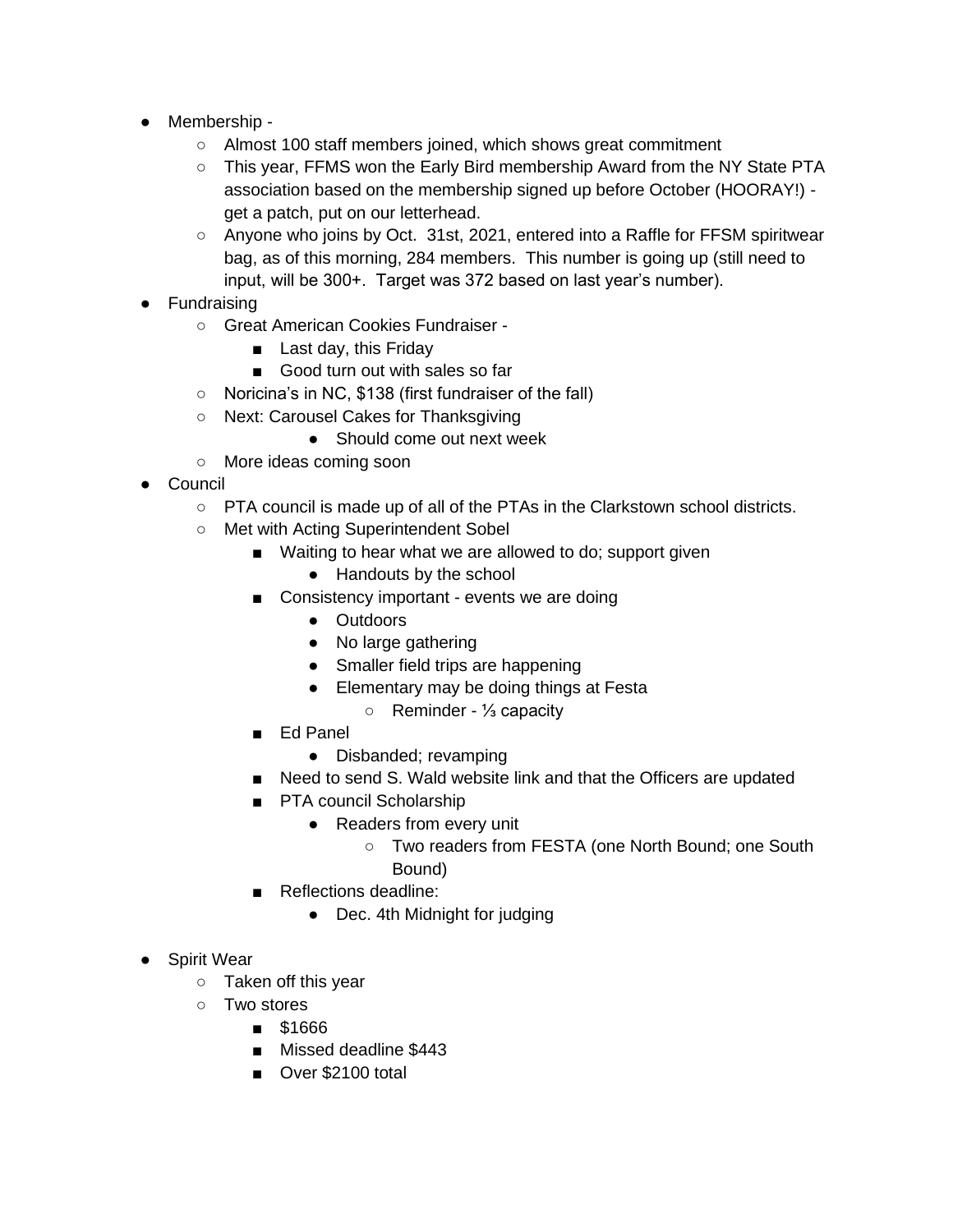- First store nominate a faculty member (vendor's idea, morale booster) -Mr. Mollino, won \$200 gift card to the store
- Next store will open in about 2 weeks; possibly a holiday store
	- Printer is short staff, supply issue (like all over)
- Pick up with the cookies anyone who hasn't picked up yet: Oct. 18th 5-6pm; email will be sent (make sure to check spam folders, but will also be on the facebook page)
- Overruns are being sold online; memberhub store
- Scholarship
	- Ready to be released to the guidance counselors in both high schools so students can begin applications
	- Scholarship Committee recruit readers and scoring; rewarding; scoring is done online and anonymous; interested? Email the ffms PtA; or talk to Elizabeth at [elizabeth\\_yuen@yahoo.com](mailto:elizabeth_yuen@yahoo.com)
		- You can only be a reader for ONE UNIT (i.e. elementary only or FESTA only)
		- And you CANNOT have a student who is a Senior
- Reflections Theme *"I WILL CHANGE THE WORLD BY"*
	- Flier went out with the PTA email (forms, rules) 6 categories; Students can create whatever they like to go with the theme No submissions yet, but still have a few weeks, will be judged by a panel; top two go onto regional judging

# **New Business/Questions**

- **Questions**
	- **Reflections Flier -** a parent did not' receive, can it be resent? Yes
	- 8t Grade information (trip?)
		- Not yet; will have information soon, possibly boulders

# **FFMS Administration Report:**

- Dr. D. Mitchell and Dr. M St. John, Principals
	- Introductions of admin and teachers
		- Diane Mitchell
		- Christine Madigan
		- Scott Lurcher
		- Nicholas Pappas
		- Max O'Casey
		- Ann Marie Hastings
		- Tim Ferraro
		- Matt Royal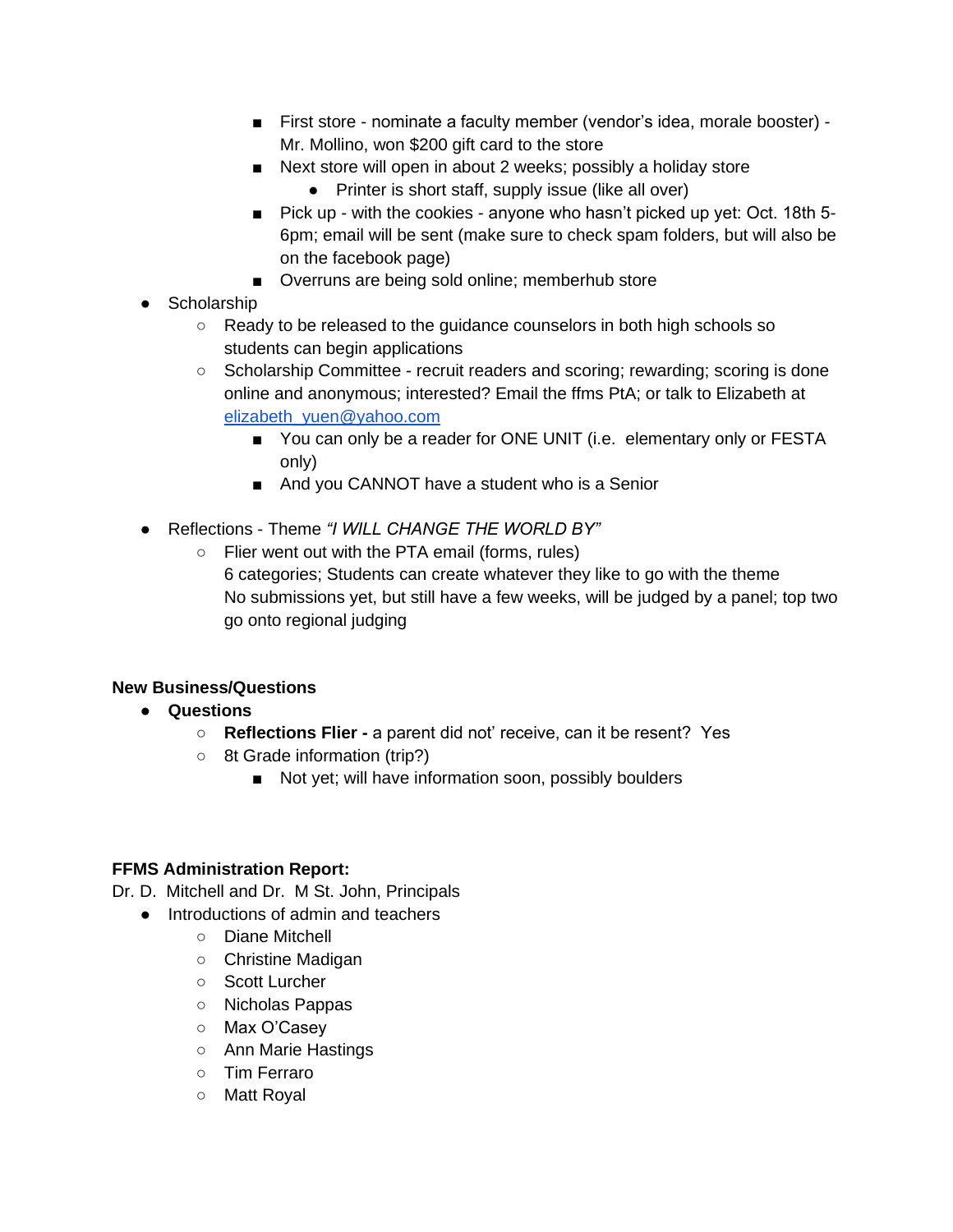# ● **Reminders of Communication**

- Weekly email blasts
- Newsletters (two so far)
- Links to PTA meeting
- Calendars
- Twitter posts (share good news)
- School website
	- Main page, scrolling images and the events for the month
	- Daily announcements
		- Clubs
			- Sports
			- Upcoming events
		- Whatever is read to the students that morning; updated midday
- Quick links daily lunch order forms; extra help; clubs
- Student Center
- "No Place for Hate"
	- What went into the Day?
		- Presentation to Homerooms
			- Lunch; classrooms
			- Great impact
			- Training with the ambassadors
			- Sent the video (able to view and share)
			- Inclusive message, positive, impactful
			- Spreading kindness
			- Revisiting this as a message
- Fall Sports
	- Intramurals are open to everyone, less competitive, range from Sports to activities, no tryouts
	- Interscholastic sports that start in 7th grade and competition between the schools
- ENL *English as a New Language* services
- School Pictures -
- Pink Day coming up
	- Students wear pink
	- FFMS sell things
- Halloween-hope that all of the teachers and students can dress up

# ● **Report of What's New**

- Not exactly new, but now that we are back to the building…."Be Your Best Self" theme
	- Interview it into conversations and activities
	- See it throughout the year
- Move towards 1:1 devices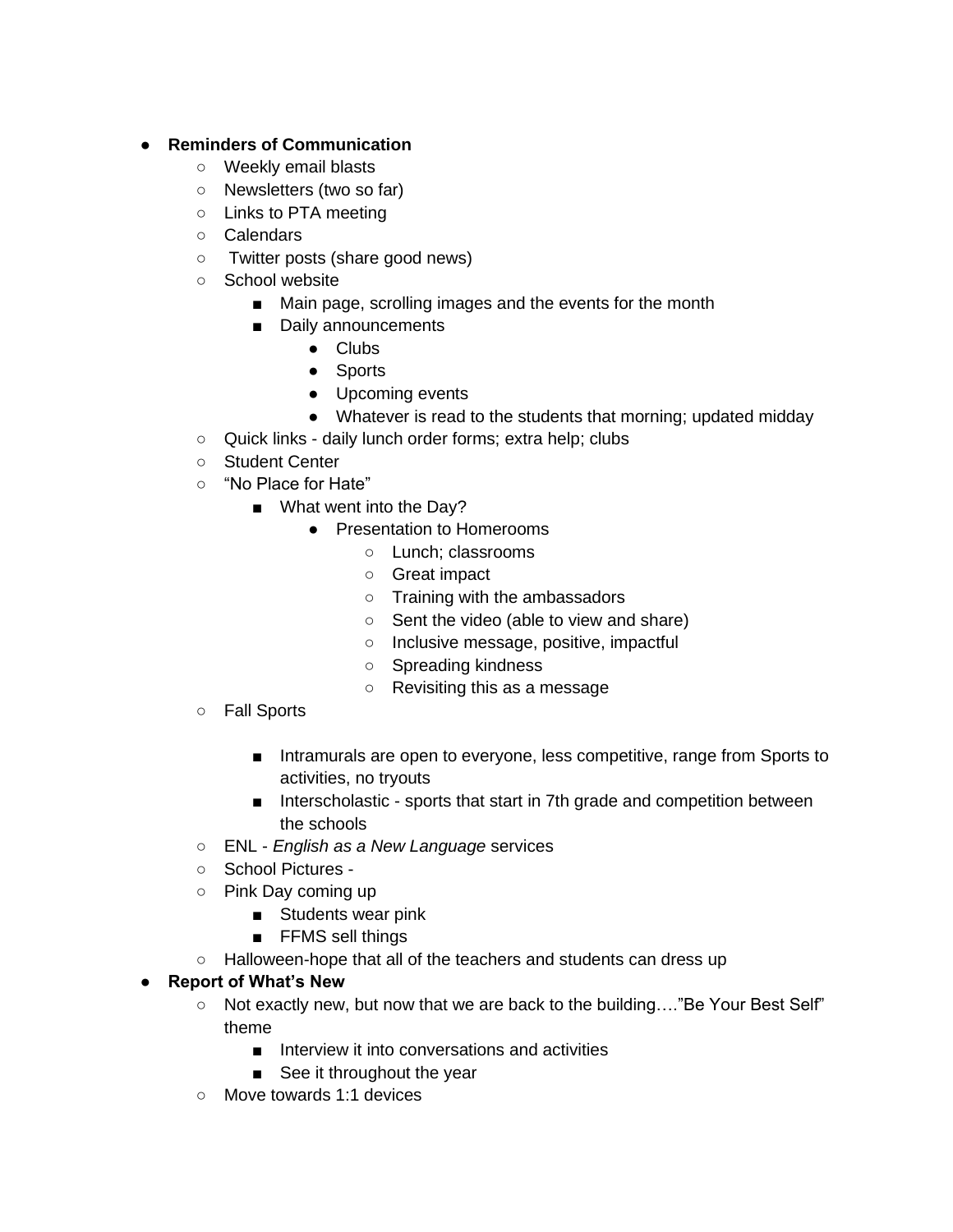- Every students has their own chrome book
- Reminders that every student charges their devices are charged and bring daily
- Google classroom teachers still posting here
- New School Counselor added to staff
	- 7 total, Mrs. Katherine Reynoso
		- Working with ENL
		- PEC Students
		- Homeroom will consist of a 4 week rotation
			- Activities will cover
				- RULER (social and emotional)
				- No Place for Hate
				- DEAR (Drop Everything and Read)
				- Monthly Organization Activities
					- Locker
					- Technology (students struggle with email)
	- Student Center
		- Open in the morning before school
		- Different classes can come down and use as rewards for students
		- Foosball
		- Ping pong
		- Basketball
		- Board games
		- Big hit
		- Lunch periods
			- Groups of students
		- Limited number of students
		- Hundreds of students already have been accessing
		- Special programs huge hit
- New Structure
	- Used to be a 3 Principle model
	- Now two lanes under the two principles
		- Dr. St. John ------ Dr. Mitchell
		- Main idea to have continuity
		- Have the same principle; same school counselor, psychologist, etc.

Next meeting - November 10th, 2021

#### **Presentation- Welcome Back**

#### **Upcoming PTA dates (see website)**